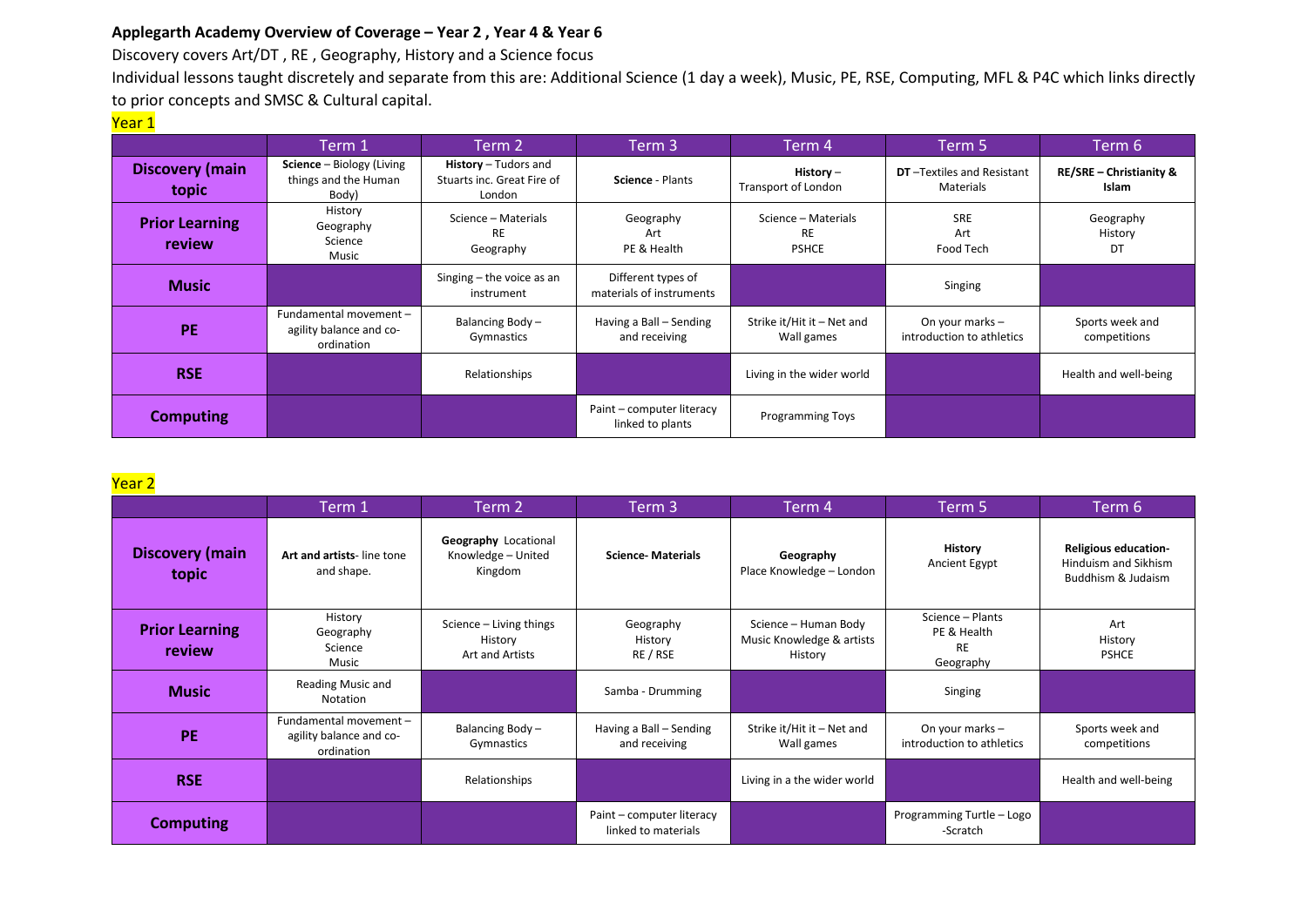<mark>Year 3</mark>

|                                        | Term 1                                                     | Term 2                                              | Term 3                                    | Term 4                                                                | Term 5                                            | Term 6                                 |
|----------------------------------------|------------------------------------------------------------|-----------------------------------------------------|-------------------------------------------|-----------------------------------------------------------------------|---------------------------------------------------|----------------------------------------|
| <b>Discovery (main</b><br>topic        | Science (Biology) living<br>things, humans and<br>habitats | History - Ancient Greeks<br>and their impact        | Science – rocks and matter<br>(Chemistry) | History –<br>Romans and Victorians-<br>How did they shape<br>Britain? | DT-Food Tech, Resistant<br>materials and Textiles | RE/SRE - Judaism and<br><b>Budhism</b> |
| <b>Prior Learning</b><br><b>review</b> | History<br>Geography<br>Science<br>Music                   | Science - sound and light<br><b>RE</b><br>Geography | Geography<br>Art<br>PE & Health           | Science<br><b>SRE</b><br><b>PSHCE</b>                                 | Art<br>Technology<br>History                      | Geography<br>History<br>DT             |
| <b>Music</b>                           | Keyboard                                                   | Reading notations/music                             |                                           | Drumming & Vocal<br>development                                       | Samba Drumming                                    |                                        |
| <b>PE</b>                              | Tag Rugby                                                  | Handball                                            | Hockey / Gymnastics                       | Athletics                                                             | Cricket / Tennis                                  | Sports day and<br>competitions         |
| <b>RSE</b>                             |                                                            | Relationships                                       |                                           | Living in a the wider world                                           |                                                   | Health and well-being                  |
| <b>Computing</b>                       |                                                            |                                                     | Word - linked to sound<br>and light       |                                                                       |                                                   | Programming Turtle, Logo,<br>Scratch   |

## <mark>Year 4</mark>

|                                        | Term 1                                   | Term 2                                                                                                      | Term 3                                                 | Term 4                                                              | Term 5                                                                     | Term 6                                                                             |
|----------------------------------------|------------------------------------------|-------------------------------------------------------------------------------------------------------------|--------------------------------------------------------|---------------------------------------------------------------------|----------------------------------------------------------------------------|------------------------------------------------------------------------------------|
| <b>Discovery (main</b><br>topic        | Art & Art History                        | Geography - Human and<br>Physical (Oceans, Seas and<br>rivers inc. climate change,<br>erosion and pollution | Science - Sound and light                              | Geography $-$<br>place knowledge (North<br>America)                 | History - Ancient Mayans                                                   | $RE -$<br>Christianity and Islam<br>Hinduism and Sikhism<br><b>Food Technology</b> |
| <b>Prior Learning</b><br><b>review</b> | History<br>Geography<br>Science<br>Music | Science - rocks and matter<br>History<br>Art & Artists                                                      | Geography<br>History<br>RE/RSE                         | Science - Living things,<br>humans, and habitats<br>Music Knowledge | Science - materials<br>Science - Sound & light<br>PE & Health<br><b>RE</b> | Art<br>History<br><b>PSCHE</b>                                                     |
| <b>Music</b>                           | Keyboard                                 | Singing & Boomwhackers                                                                                      | Writing of notations/music<br>- reflecting composition | Battucada-<br>Drumming/rhythm                                       |                                                                            |                                                                                    |
| <b>PE</b>                              | Tag Rugby                                | Handball                                                                                                    | Hockey / Gymnastics                                    | Athletics                                                           | Cricket / Tennis                                                           | Sports day and<br>competitions                                                     |
| <b>RSE</b>                             |                                          | Relationships                                                                                               |                                                        | Living in a the wider world                                         |                                                                            | Health and well-being                                                              |
| <b>Computing</b>                       |                                          | Scratch - Questions and<br>Quizzes                                                                          | Word - linked to science                               |                                                                     |                                                                            |                                                                                    |